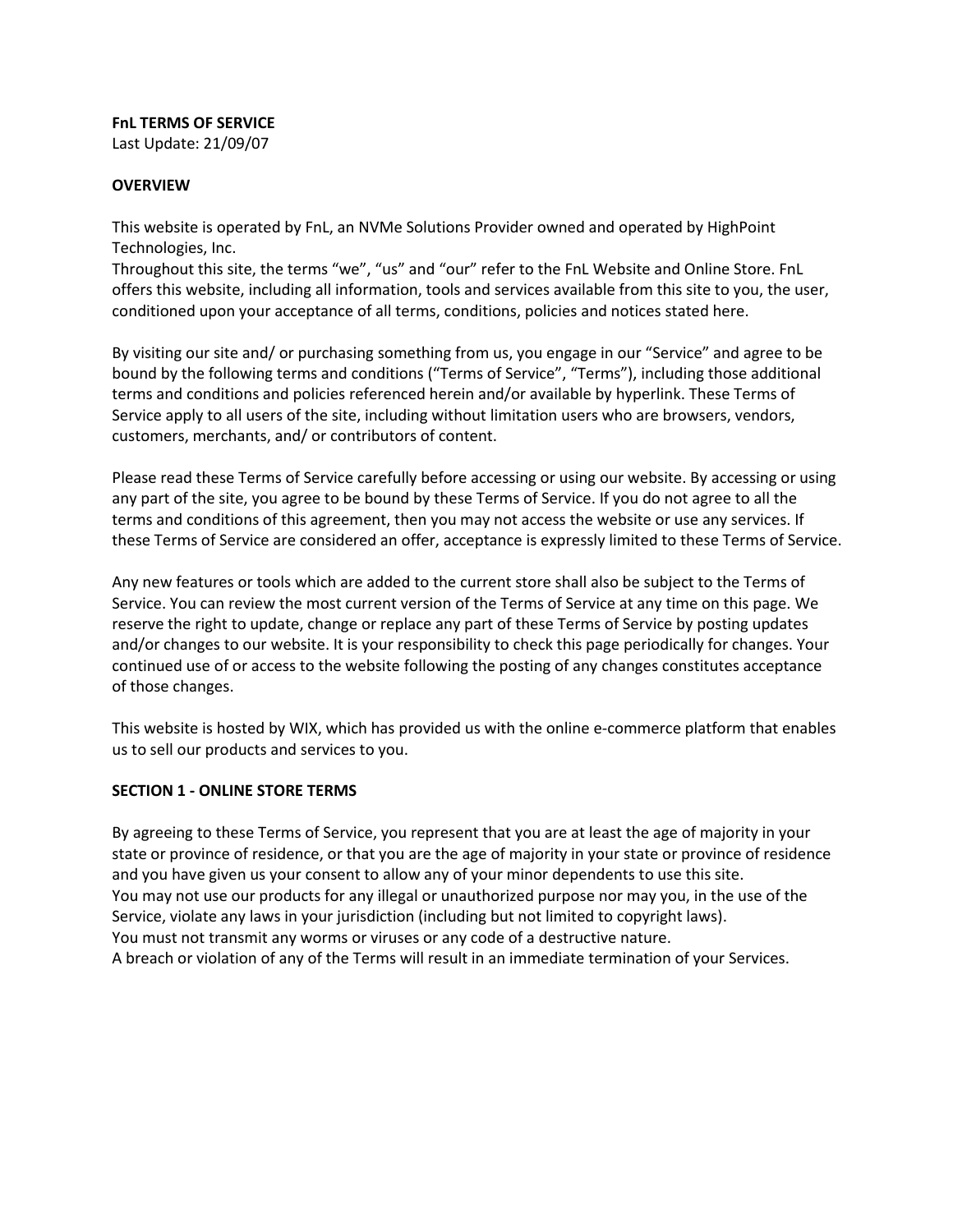# **SECTION 2 - GENERAL CONDITIONS**

We reserve the right to refuse service to anyone for any reason at any time.

You understand that your content (not including credit card information), may be transferred unencrypted and involve (a) transmissions over various networks; and (b) changes to conform and adapt to technical requirements of connecting networks or devices. Credit card information is always encrypted during transfer over networks.

You agree not to reproduce, duplicate, copy, sell, resell or exploit any portion of the Service, use of the Service, or access to the Service or any contact on the website through which the service is provided, without express written permission by us.

The headings used in this agreement are included for convenience only and will not limit or otherwise affect these Terms.

### **SECTION 3 - ACCURACY, COMPLETENESS AND TIMELINESS OF INFORMATION**

We are not responsible if information made available on this site is not accurate, complete or current. The material on this site is provided for general information only, and should not be relied upon orused as the sole basis for making decisions without consulting primary, more accurate, more complete, or timelier sources of information. Any reliance on the material on this site is atyour own risk. This site may contain certain historical information. Historical information, necessarily, is not current and is provided for your reference only. We reserve the right to modify the contents of this site at any time, but we have no obligation to update any information on our site. You agree that it is your responsibility to monitor changes to our site.

### **SECTION 4 - MODIFICATIONS TO THE SERVICE AND PRICES**

Prices for our products are subject to change without notice.

We reserve the right at any time to modify or discontinue the Service (or any part or content thereof) without notice at any time.

We shall not be liable to you or to any third-party for any modification, price change, suspension or discontinuance of the Service.

### **SECTION 5 - PRODUCTS OR SERVICES**

Certain products or services may be available exclusively online through the website. These products or services may have limited quantities and are subject to return or exchange only according to our Return Policy.

We have made every effort to display as accurately as possible the colors and images of our products that appear at the store. We cannot guarantee that your computer monitor's display of any color will be accurate.

We reserve the right, but are not obligated, to limit the sales of our products or Services to any person, geographic region or jurisdiction. We may exercise this right on a case-by-case basis. We reserve the right to limit the quantities of any products or services that we offer. All descriptions of products or product pricing are subject to change, anytime, without notice, at our sole discretion. We reserve the right to discontinue any product at any time. Any offer for any product or service made on this site is void where prohibited.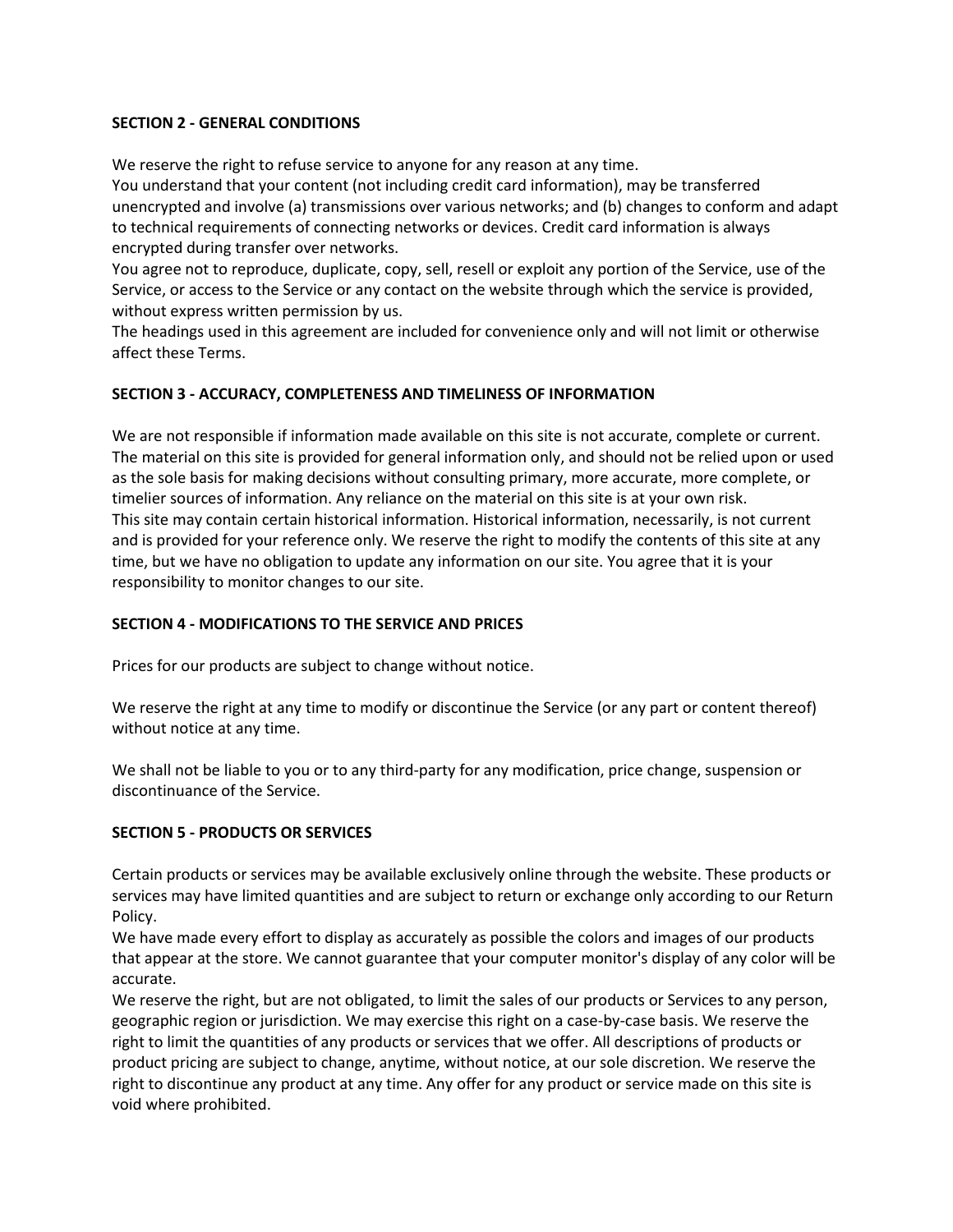We do not warrant that the quality of any products, services, information, or other material purchased or obtained by you will meet your expectations, or that any errors in the Service will be corrected.

# **SECTION 6 - ACCURACY OF BILLING AND ACCOUNT INFORMATION**

We reserve the right to refuse any order you place with us. We may, in our sole discretion, limit or cancel quantities purchased per person, per household, or per order. These restrictions may include orders placed by or under the same customer account, the same credit card, and/or orders that use the same billing and/or shipping address. In the event that we make a change to or cancel an order, we may attempt to notify you by contacting the e-mail and/or billing address/phone number provided at the time the order was made. We reserve the right to limit or prohibit orders that, in our sole judgment, appear to be placed by dealers, resellers or distributors.

You agree to provide current, complete and accurate purchase and account information for all purchases made at our store. You agree to promptly update your account and other information, including your email address and credit card numbers and expiration dates, so that we can complete your transactions and contact you as needed.

For more information, please review our Returns Policy.

# **SECTION 7 - OPTIONAL TOOLS**

We may provide you with access to third-party tools over which we neither monitor, nor have any control of, nor input towards.

You acknowledge and agree that we provide access to such tools "as is" and "as available" without any warranties, representations or conditions of any kind and without any endorsement. We shall have no liability whatsoever arising from or relating to your use of optional third-party tools.

Any use by you of optional tools offered through the site is entirely at your own risk and discretion and you should ensure that you are familiar with and approve of the terms on which tools are provided by the relevant third-party provider(s).

We may also, in the future, offer new services and/or features through the website (including, the release of new tools and resources). Such new features and/or services shall also be subject to these Terms of Service.

# **SECTION 8 - THIRD-PARTY LINKS**

Certain content, products and services available via our Service may include materials from third-parties. Third-party links on this site may direct you to third-party websites that are not affiliated with us. We are not responsible for examining or evaluating the content or accuracy and we do not warrant and will not have any liability or responsibility for any third-party materials or websites, or for any other materials, products, or services of third-parties.

We are not liable for any harm or damages related to the purchase or use of goods, services, resources, content, or any other transactions made in connection with any third-party websites. Please review carefully the third-party's policies and practices and make sure you understand them before you engage in any transaction. Complaints, claims, concerns, or questions regarding third-party products should be directed to the third-party.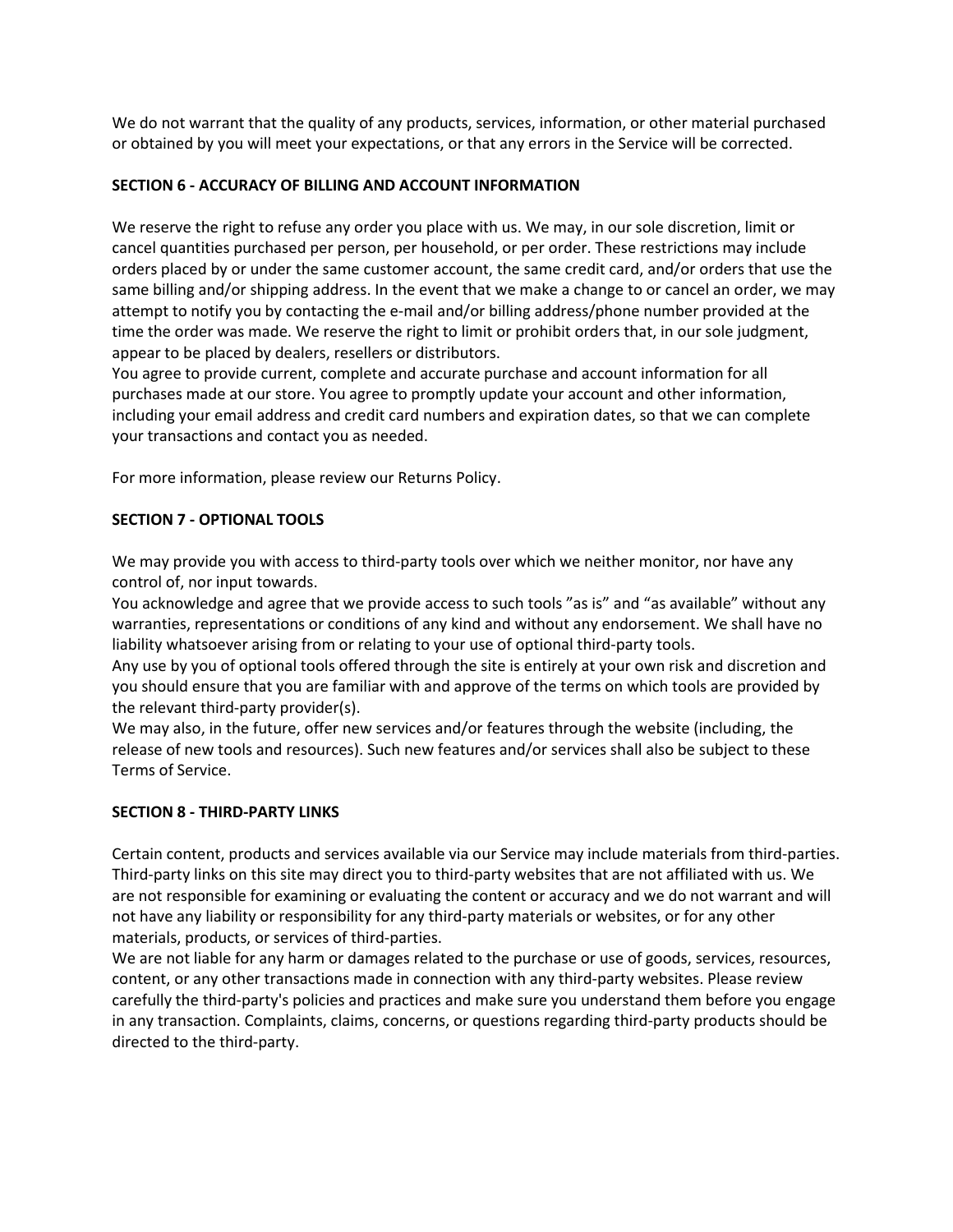# **SECTION 9 – CUSTOMER/USER COMMENTS, FEEDBACK AND OTHER SUBMISSIONS**

If, at our request, you send certain specific submissions (for example contest entries) or without a request from us you send creative ideas, suggestions, proposals, plans, or other materials, whether online, by email, by postal mail, or otherwise (collectively, 'comments'), you agree that we may, at any time, without restriction, edit, copy, publish, distribute, translate and otherwise use in any medium any comments that you forward to us. We are and shall be under no obligation (1) to maintain any comments in confidence; (2) to pay compensation for any comments; or (3) to respond to any comments.

We may, but have no obligation to, monitor, edit or remove content that we determine in our sole discretion are unlawful, offensive, threatening, libelous, defamatory, pornographic, obscene or otherwise objectionable or violates any party's intellectual property or these Terms of Service. You agree that your comments will not violate any right of any third-party, including copyright, trademark, privacy, personality or other personal or proprietary right. You further agree that your comments will not contain libelous or otherwise unlawful, abusive or obscene material, or contain any computer virus or other malware that could in any way affect the operation of the Service or any related website. You may not use a false e-mail address, pretend to be someone other than yourself, or otherwise mislead us or third-parties as to the origin of any comments. You are solely responsible for any comments you make and their accuracy. We take no responsibility and assume no liability for any comments posted by you or any third-party.

### **SECTION 10 - PERSONAL INFORMATION**

Your submission of personal information through the store is governed by our Privacy Policy. For more information, please visit our Policies page.

### **SECTION 11 - ERRORS, INACCURACIES AND OMISSIONS**

Occasionally there may be information on our site or in the Service that contains typographical errors, inaccuracies or omissions that may relate to product descriptions, pricing, promotions, offers, product shipping charges, transit times and availability. We reserve the right to correct any errors, inaccuracies or omissions, and to change or update information or cancel orders if any information in the Service or on any related website is inaccurate at any time without prior notice (including after you have submitted your order).

We undertake no obligation to update, amend or clarify information in the Service or on any related website, including without limitation, pricing information, except as required by law. No specified update or refresh date applied in the Service or on any related website, should be taken to indicate that all information in the Service or on any related website has been modified or updated.

### SECTION 12 - PROHIBITED USES

In addition to other prohibitions as set forth in the Terms of Service, you are prohibited from using the site or its content: (a) for any unlawful purpose; (b) to solicit others to perform or participate in any unlawful acts; (c) to violate any international, federal, provincial or state regulations, rules, laws, or local ordinances; (d) to infringe upon or violate our intellectual property rights or the intellectual property rights of others; (e) to harass, abuse, insult, harm, defame, slander, disparage, intimidate, or discriminate based on gender, sexual orientation, religion, ethnicity, race, age, national origin, or disability; (f) to submit false or misleading information; (g) to upload or transmit viruses or any other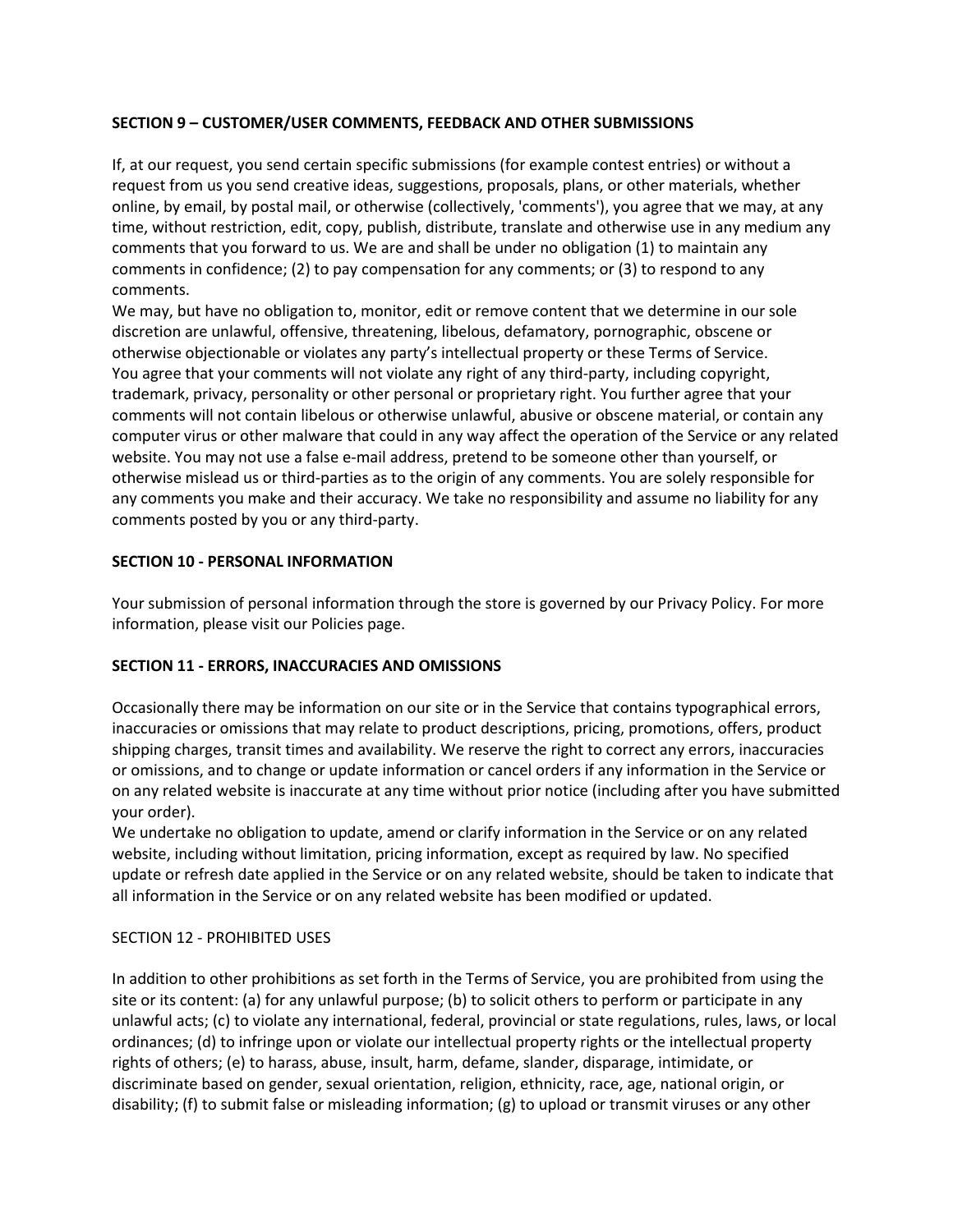type of malicious code that will or may be used in any way that will affect the functionality or operation of the Service or of any related website, other websites, or the Internet; (h) to collect or track the personal information of others; (i) to spam, phish, pharm, pretext, spider, crawl, or scrape; (j) for any obscene or immoral purpose; or (k) to interfere with or circumvent the security features of the Service or any related website, other websites, or the Internet. We reserve the right to terminate your use of the Service or any related website for violating any of the prohibited uses.

# **SECTION 13 - DISCLAIMER OF WARRANTIES; LIMITATION OF LIABILITY**

We do not guarantee, represent or warrant that your use of our service will be uninterrupted, timely, secure or error-free.

We do not warrant that the results that may be obtained from the use of the service will be accurate or reliable.

You agree that from time to time we may remove the service for indefinite periods of time or cancel the service at any time, without notice to you.

You expressly agree that your use of, or inability to use, the service is at your sole risk. The service and all products and services delivered to you through the service are (except as expressly stated by us) provided 'as is' and 'as available' for your use, without any representation, warranties or conditions of any kind, either express or implied, including all implied warranties or conditions of merchantability, merchantable quality, fitness for a particular purpose, durability, title, and non-infringement. In no case shall FnL, our directors, officers, employees, affiliates, agents, contractors, interns, suppliers, service providers or licensors be liable for any injury, loss, claim, or any direct, indirect, incidental, punitive, special, or consequential damages of any kind, including, without limitation lost profits, lost revenue, lost savings, loss of data, replacement costs, or any similar damages, whether based in contract, tort (including negligence), strict liability or otherwise, arising from your use of any of the service or any products procured using the service, or for any other claim related in any way to your use of the service or any product, including, but not limited to, any errors or omissions in any content, or any loss or damage of any kind incurred as a result of the use of the service or any content (or product) posted, transmitted, or otherwise made available via the service, even if advised of their possibility. Because some states or jurisdictions do not allow the exclusion or the limitation of liability for consequential or incidental damages, in such states or jurisdictions, our liability shall be limited to the maximum extent permitted by law.

### **SECTION 14 – INDEMNIFICATION**

You agree to indemnify, defend and hold harmless FnL and our parent, subsidiaries, affiliates, partners, officers, directors, agents, contractors, licensors, service providers, subcontractors, suppliers, interns and employees, harmless from any claim or demand, including reasonable attorneys' fees, made by any third-party due to or arising out of your breach of these Terms of Service or the documents they incorporate by reference, or your violation of any law or the rights of a third-party.

### **SECTION 15 – SEVERABILITY**

In the event that any provision of these Terms of Service is determined to be unlawful, void or unenforceable, such provision shall nonetheless be enforceable to the fullest extent permitted by applicable law, and the unenforceable portion shall be deemed to be severed from these Terms of Service, such determination shall not affect the validity and enforceability of any other remaining provisions.